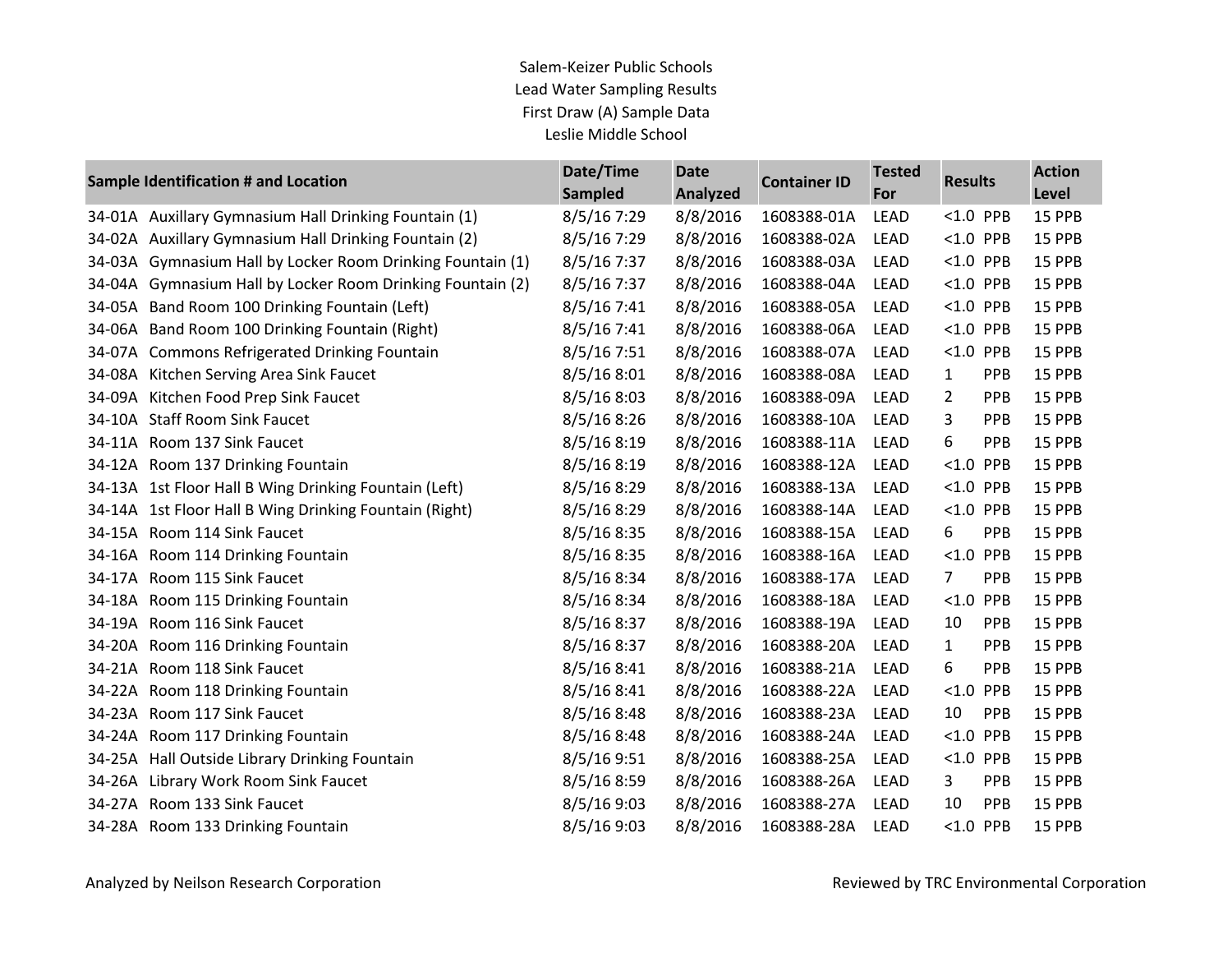|        | Sample Identification # and Location             | Date/Time<br><b>Sampled</b> | <b>Date</b><br><b>Analyzed</b> | <b>Container ID</b> | <b>Tested</b><br>For | <b>Results</b> |            | <b>Action</b><br>Level |
|--------|--------------------------------------------------|-----------------------------|--------------------------------|---------------------|----------------------|----------------|------------|------------------------|
|        | 34-29A 1st Floor C Wing Drinking Fountain (Left) | 8/5/169:25                  | 8/8/2016                       | 1608388-29A         | <b>LEAD</b>          | $< 1.0$ PPB    |            | 15 PPB                 |
| 34-30A | 1sr Floor C Wing Drinking Fountain (Right)       | 8/5/169:25                  | 8/8/2016                       | 1608388-30A         | <b>LEAD</b>          | $< 1.0$ PPB    |            | 15 PPB                 |
| 34-31A | Room 131 Sink Faucet                             | 8/5/16 9:29                 | 8/8/2016                       | 1608388-31A         | LEAD                 | 6              | PPB        | 15 PPB                 |
| 34-32A | Room 131 Drinking Fountain                       | 8/5/16 9:29                 | 8/8/2016                       | 1608388-32A         | <b>LEAD</b>          | < 1.0          | PPB        | 15 PPB                 |
| 34-33A | Room 130 Sink Faucet                             | 8/5/16 9:31                 | 8/8/2016                       | 1608388-33A         | <b>LEAD</b>          | < 1.0          | PPB        | 15 PPB                 |
| 34-34A | Room 129 Sink Faucet                             | 8/5/16 9:32                 | 8/8/2016                       | 1608388-34A         | <b>LEAD</b>          | 12             | PPB        | 15 PPB                 |
| 34-35A | Room 129 Drinking Fountain                       | 8/5/16 9:32                 | 8/8/2016                       | 1608388-35A         | <b>LEAD</b>          | < 1.0          | PPB        | 15 PPB                 |
| 34-36A | Room 125 Sink Faucet                             | 8/5/16 9:35                 | 8/8/2016                       | 1608388-36A         | <b>LEAD</b>          | $\overline{7}$ | PPB        | 15 PPB                 |
| 34-37A | Room 125 Drinking Fountain                       | 8/5/16 9:35                 | 8/8/2016                       | 1608388-37A         | <b>LEAD</b>          | < 1.0          | <b>PPB</b> | 15 PPB                 |
| 34-38A | Room 126 Sink Faucet                             | 8/5/16 9:39                 | 8/8/2016                       | 1608388-38A         | <b>LEAD</b>          | 5              | PPB        | 15 PPB                 |
| 34-39A | Room 126 Drinking Fountain                       | 8/5/16 9:39                 | 8/8/2016                       | 1608388-39A         | <b>LEAD</b>          | $\mathbf{1}$   | PPB        | 15 PPB                 |
| 34-40A | Room 128 Sink Faucet                             | 8/5/16 9:35                 | 8/8/2016                       | 1608388-40A         | LEAD                 | $\overline{7}$ | PPB        | 15 PPB                 |
| 34-41A | Room 128 Drinking Fountain                       | 8/5/16 9:35                 | 8/8/2016                       | 1608388-41A         | <b>LEAD</b>          | < 1.0          | PPB        | 15 PPB                 |
| 34-42A | Room 127 Sink Faucet                             | 8/5/16 9:41                 | 8/8/2016                       | 1608388-42A         | <b>LEAD</b>          | 5              | PPB        | 15 PPB                 |
| 34-43A | Room 127 Drinking Fountain                       | 8/5/169:41                  | 8/8/2016                       | 1608388-43A         | LEAD                 | < 1.0          | PPB        | 15 PPB                 |
| 34-44A | Room 204 Sink Faucet                             | 8/5/16 10:04                | 8/8/2016                       | 1608388-44A         | LEAD                 | $<1.0$         | PPB        | 15 PPB                 |
| 34-45A | Room 204 Drinking Fountain                       | 8/5/16 10:04                | 8/8/2016                       | 1608388-45A         | <b>LEAD</b>          | 1              | PPB        | 15 PPB                 |
| 34-46A | Room 202 Sink Faucet Center                      | 8/5/16 10:18                | 8/8/2016                       | 1608388-46A         | <b>LEAD</b>          | $\overline{2}$ | PPB        | 15 PPB                 |
| 34-47A | Room 202 Drinking Fountain Center                | 8/5/16 10:18                | 8/8/2016                       | 1608388-47A         | <b>LEAD</b>          | 3              | <b>PPB</b> | 15 PPB                 |
| 34-48A | Room 202 Sink Faucet 1                           | 8/5/16 10:20                | 8/8/2016                       | 1608388-48A         | LEAD                 | $\mathbf{1}$   | PPB        | 15 PPB                 |
| 34-49A | Room 202 Sink Faucet 2                           | 8/5/16 10:21                | 8/8/2016                       | 1608388-49A         | <b>LEAD</b>          | < 1.0          | PPB        | 15 PPB                 |
| 34-50A | Room 202 Sink Faucet 3                           | 8/5/16 10:21                | 8/8/2016                       | 1608388-50A         | <b>LEAD</b>          | 1              | PPB        | 15 PPB                 |
| 34-51A | Room 202 Sink Faucet 4                           | 8/5/16 10:22                | 8/8/2016                       | 1608388-51A         | <b>LEAD</b>          | $\overline{2}$ | PPB        | 15 PPB                 |
| 34-52A | Room 202 Sink Faucet 5                           | 8/5/16 10:22                | 8/8/2016                       | 1608388-52A         | LEAD                 | $\mathbf{1}$   | PPB        | 15 PPB                 |
| 34-53A | Room 202 Sink Faucet 6                           | 8/5/16 10:23                | 8/8/2016                       | 1608388-53A         | LEAD                 | $\mathbf{1}$   | PPB        | 15 PPB                 |
| 34-54A | Room 201 Sink Faucet                             | 8/5/16 10:32                | 8/8/2016                       | 1608388-54A         | <b>LEAD</b>          | 3              | PPB        | 15 PPB                 |
| 34-55A | Room 201 Drinking Fountain                       | 8/5/16 10:32                | 8/8/2016                       | 1608388-55A         | <b>LEAD</b>          | 1              | <b>PPB</b> | 15 PPB                 |
| 34-56A | Room 200 Sink Faucet                             | 8/5/16 10:41                | 8/8/2016                       | 1608388-56A         | <b>LEAD</b>          | 6              | <b>PPB</b> | 15 PPB                 |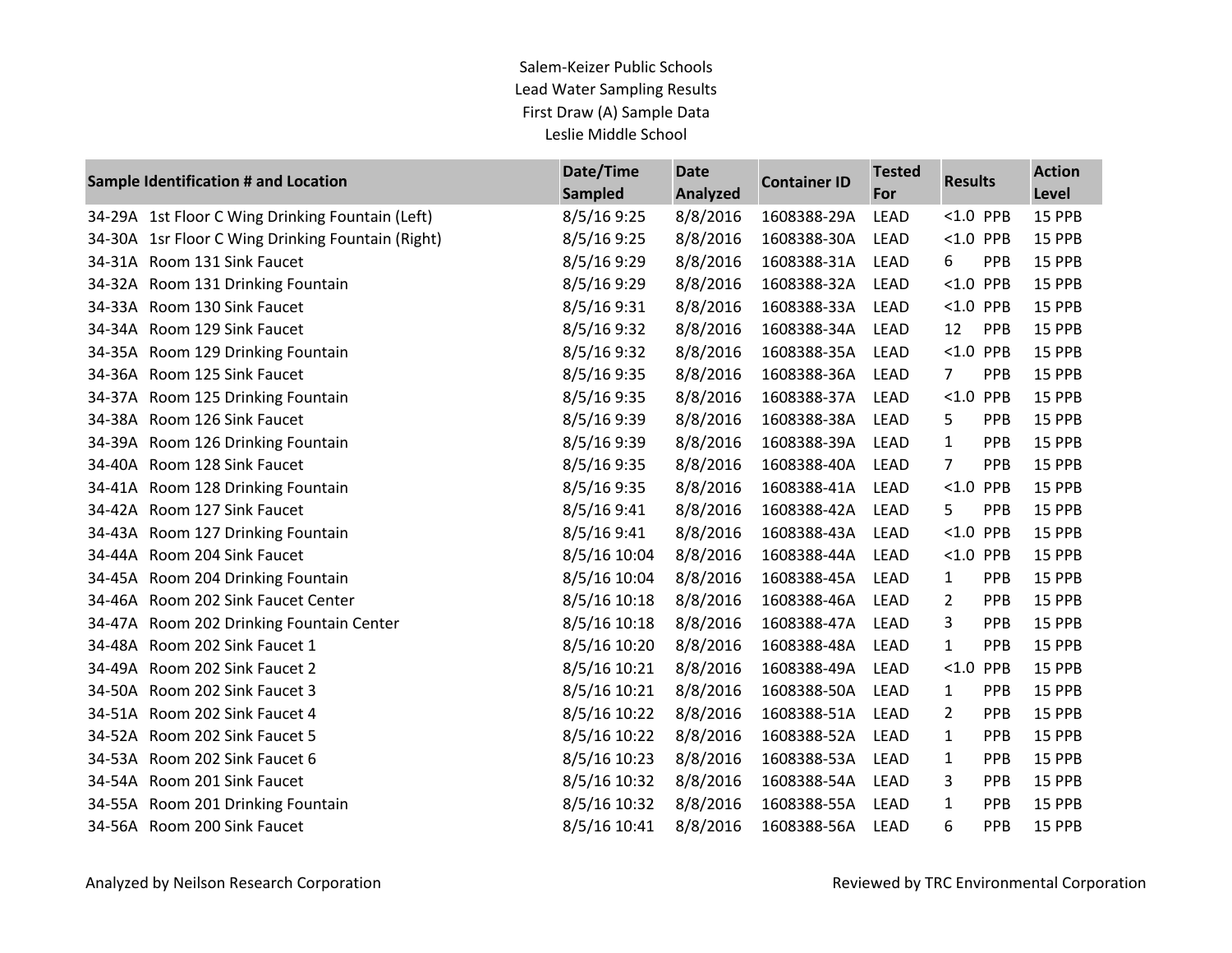|        | Sample Identification # and Location          | Date/Time<br><b>Sampled</b> | <b>Date</b><br><b>Analyzed</b> | <b>Container ID</b> | <b>Tested</b><br>For | <b>Results</b> |            | <b>Action</b><br>Level |
|--------|-----------------------------------------------|-----------------------------|--------------------------------|---------------------|----------------------|----------------|------------|------------------------|
|        | 34-57A Room 200 Drinking Fountain             | 8/5/16 10:40                | 8/8/2016                       | 1608388-57A         | <b>LEAD</b>          | $\mathbf{1}$   | PPB        | 15 PPB                 |
| 34-58A | Nurse's Room Sink Faucet                      | 8/5/16 10:48                | 8/8/2016                       | 1608388-58A         | <b>LEAD</b>          | $\overline{2}$ | PPB        | 15 PPB                 |
| 34-59A | <b>Office Sink Faucet</b>                     | 8/5/16 10:53                | 8/8/2016                       | 1608388-59A         | <b>LEAD</b>          | $\mathbf{1}$   | PPB        | 15 PPB                 |
| 34-60A | <b>Health Room Sink Faucet</b>                | 8/5/16 10:53                | 8/8/2016                       | 1608388-60A         | <b>LEAD</b>          | $\mathbf{1}$   | PPB        | 15 PPB                 |
| 34-61A | Room 210 Sink Faucet                          | 8/5/16 11:01                | 8/8/2016                       | 1608388-61A         | <b>LEAD</b>          | 6              | PPB        | 15 PPB                 |
| 34-62A | Room 210 Drinking Fountain                    | 8/5/16 11:01                | 8/8/2016                       | 1608388-62A         | <b>LEAD</b>          | < 1.0          | PPB        | 15 PPB                 |
| 34-63A | 2nd Floor Commons East Wing Drinking Fountain | 8/5/16 11:00                | 8/8/2016                       | 1608388-63A         | <b>LEAD</b>          | $< 1.0$ PPB    |            | 15 PPB                 |
| 34-64A | 2nd Floor Commons East Wing Drinking Fountain | 8/5/16 11:00                | 8/8/2016                       | 1608388-64A         | <b>LEAD</b>          | $< 1.0$ PPB    |            | 15 PPB                 |
| 34-65A | Room 213 Sink Faucet                          | 8/5/16 11:04                | 8/8/2016                       | 1608388-65A         | <b>LEAD</b>          | 8              | PPB        | 15 PPB                 |
| 34-66A | Room 213 Drinking Fountain                    | 8/5/16 11:04                | 8/8/2016                       | 1608388-66A         | <b>LEAD</b>          | < 1.0          | PPB        | 15 PPB                 |
| 34-67A | Room 212 Sink Faucet                          | 8/5/16 11:05                | 8/8/2016                       | 1608388-67A         | <b>LEAD</b>          | 5              | PPB        | 15 PPB                 |
| 34-68A | Room 214 Sink Faucet                          | 8/5/16 11:06                | 8/8/2016                       | 1608388-68A         | <b>LEAD</b>          | 12             | PPB        | 15 PPB                 |
|        | 34-69A Room 214 Drinking Fountain             | 8/5/16 11:06                | 8/8/2016                       | 1608388-69A         | <b>LEAD</b>          | $\overline{2}$ | PPB        | 15 PPB                 |
| 34-70A | Room 215 Sink Faucet                          | 8/5/16 11:07                | 8/8/2016                       | 1608388-70A         | <b>LEAD</b>          | 9              | <b>PPB</b> | 15 PPB                 |
| 34-71A | Room 215 Drinking Fountain                    | 8/5/16 11:07                | 8/8/2016                       | 1608388-71A         | <b>LEAD</b>          | $\overline{2}$ | PPB        | 15 PPB                 |
| 34-72A | Room 217 Sink Faucet                          | 8/5/16 11:09                | 8/8/2016                       | 1608388-72A         | <b>LEAD</b>          | 5              | PPB        | 15 PPB                 |
| 34-73A | Room 217 Drinking Fountain                    | 8/5/16 11:09                | 8/8/2016                       | 1608388-73A         | <b>LEAD</b>          | < 1.0          | PPB        | 15 PPB                 |
| 34-74A | Room 216 Sink Faucet                          | 8/5/16 11:10                | 8/8/2016                       | 1608388-74A         | <b>LEAD</b>          | 6              | PPB        | 15 PPB                 |
| 34-75A | Room 216 Drinking Fountain                    | 8/5/16 11:10                | 8/8/2016                       | 1608388-75A         | <b>LEAD</b>          | < 1.0          | PPB        | 15 PPB                 |
| 34-76A | Room 233 Sink Faucet                          | 8/5/16 11:14                | 8/8/2016                       | 1608388-76A         | <b>LEAD</b>          | 5              | PPB        | 15 PPB                 |
| 34-77A | Room 233 Drinking Fountain                    | 8/5/16 11:14                | 8/8/2016                       | 1608388-77A         | <b>LEAD</b>          | $< 1.0$ PPB    |            | 15 PPB                 |
| 34-78A | Room 232 Sink Faucet                          | 8/5/16 11:16                | 8/8/2016                       | 1608388-78A         | <b>LEAD</b>          | 5              | PPB        | 15 PPB                 |
| 34-79A | Room 232 Drinking Fountain                    | 8/5/16 11:16                | 8/8/2016                       | 1608388-79A         | LEAD                 | $< 1.0$ PPB    |            | 15 PPB                 |
| 34-80A | Room 231 Sink Faucet                          | 8/5/16 11:19                | 8/8/2016                       | 1608388-80A         | <b>LEAD</b>          | $\overline{7}$ | PPB        | 15 PPB                 |
| 34-81A | Room 231 Drinking Fountain                    | 8/5/16 11:19                | 8/8/2016                       | 1608388-81A         | <b>LEAD</b>          | $\mathbf{1}$   | PPB        | 15 PPB                 |
| 34-82A | Room 230 Sink Faucet                          | 8/5/16 11:22                | 8/8/2016                       | 1608388-82A         | <b>LEAD</b>          | $\overline{2}$ | PPB        | 15 PPB                 |
| 34-83A | Room 230 Drinking Fountain                    | 8/5/16 11:22                | 8/8/2016                       | 1608388-83A         | <b>LEAD</b>          | $< 1.0$ PPB    |            | 15 PPB                 |
| 34-84A | Room 229 Sink Faucet                          | 8/5/16 11:12                | 8/8/2016                       | 1608388-84A         | <b>LEAD</b>          | <1.0 PPB       |            | 15 PPB                 |